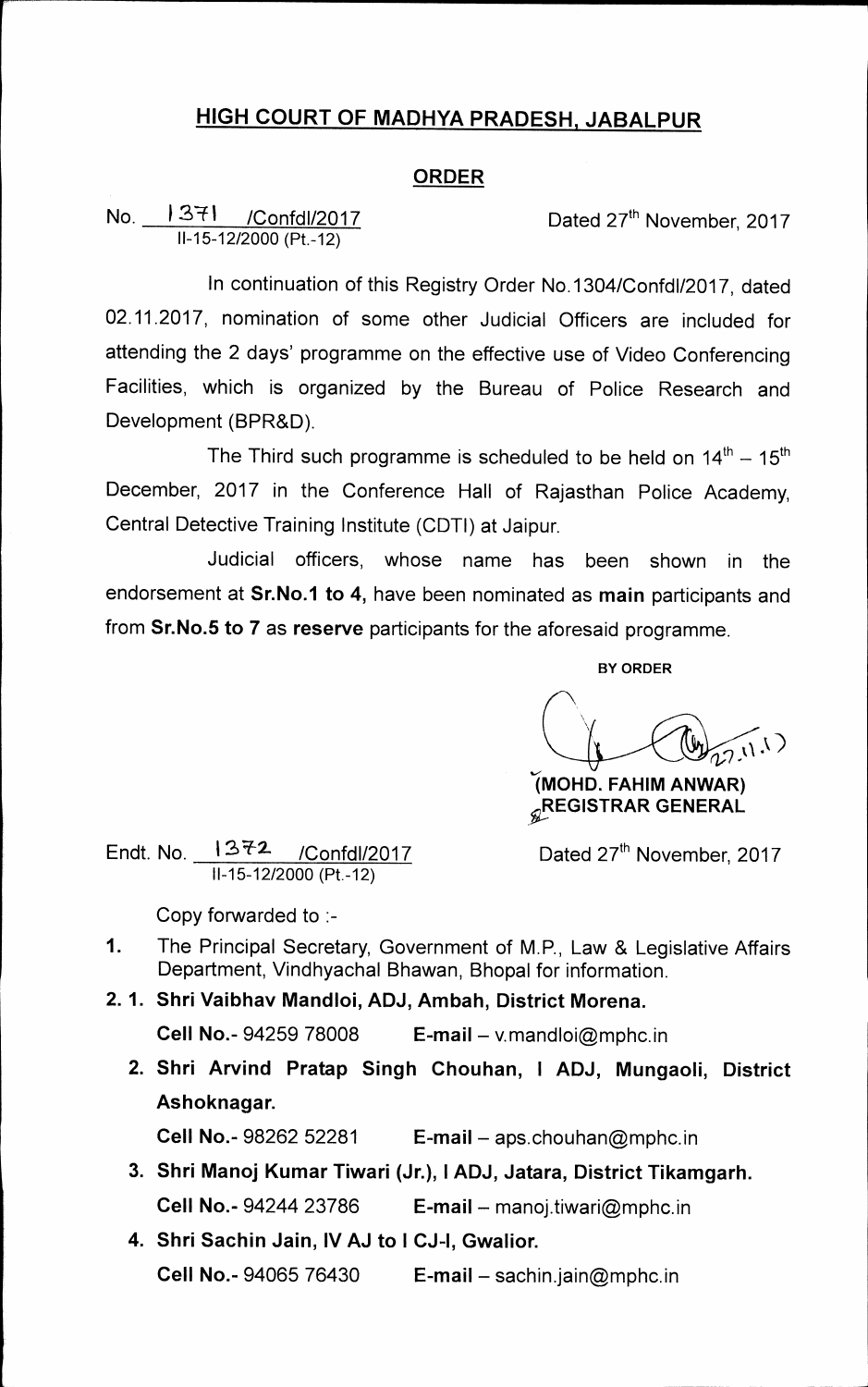$-2-$ 

## **Officers in Reserve**

- **5. Shri Sanjeev Kumar Gupta, I ADJ, Burhanpur. Cell No.- 99262 49439 E-mail — sanjeev.gupta@mphc.in**
- **6. Shri Abhishek Cour, CJ-1, Harsud, District Khandwa Cell No.- 97550 37897 E-mail — abhishek.goud@mphc.in**
- **7. Shri Nimish Raja, AJ to CJ-II, Kasrawad, District Mandleshwar Cell No.- 96919 25204 E-mail — nimish.raja@mphc.in**

**with a direction to participate in the 2 days' programme scheduled to be**  held on 14<sup>th</sup> - 15<sup>th</sup> December, 2017 in the Central Detective Training **Institute at Jaipur.** 

## **The nominated Judicial Officers are directed to observe following instructions :-**

- **To arrange Board Diary in such a manner that no case should be listed on the dates, on which they are directed to attend this Programme. In case, cases have been fixed for the said dates, Summons should not be issued and if Summons are issued, then the parties should be informed about the change in dates.**
- **The participant is advised to proceed for the training only after receiving confirmation of acceptance of his nomination from the CDTI, Jaipur.**
- **Expenditure on account of training, working, lunch etc. would be borne by the Institute.**
- **The participants are directed to claim TA/DA bills before their respect District & Sessions Judge, as per rules.**
- **Please read joining instructions as attached with this order.**
- **For any queries related to training, travel and other arrangement,**  participants may contact following Officers on their mobile number :-**Shri Ranveer Singh, Dy. S.P. (Adm) — 94607 92700 Shri Vishnu Deo Samtani, Dy. S.P. — 98292 92758 Or, Email — director.cdti-rj@gov.in**
- **To intimate the Registry after attending the Programme.**
- **3. The District and Sessions Judge, Morena/ Ashoknagar/ Tikamgarh/ Gwalior/ Burhanpur/ Khandwa/ Mandleshwar for information and necessary action.**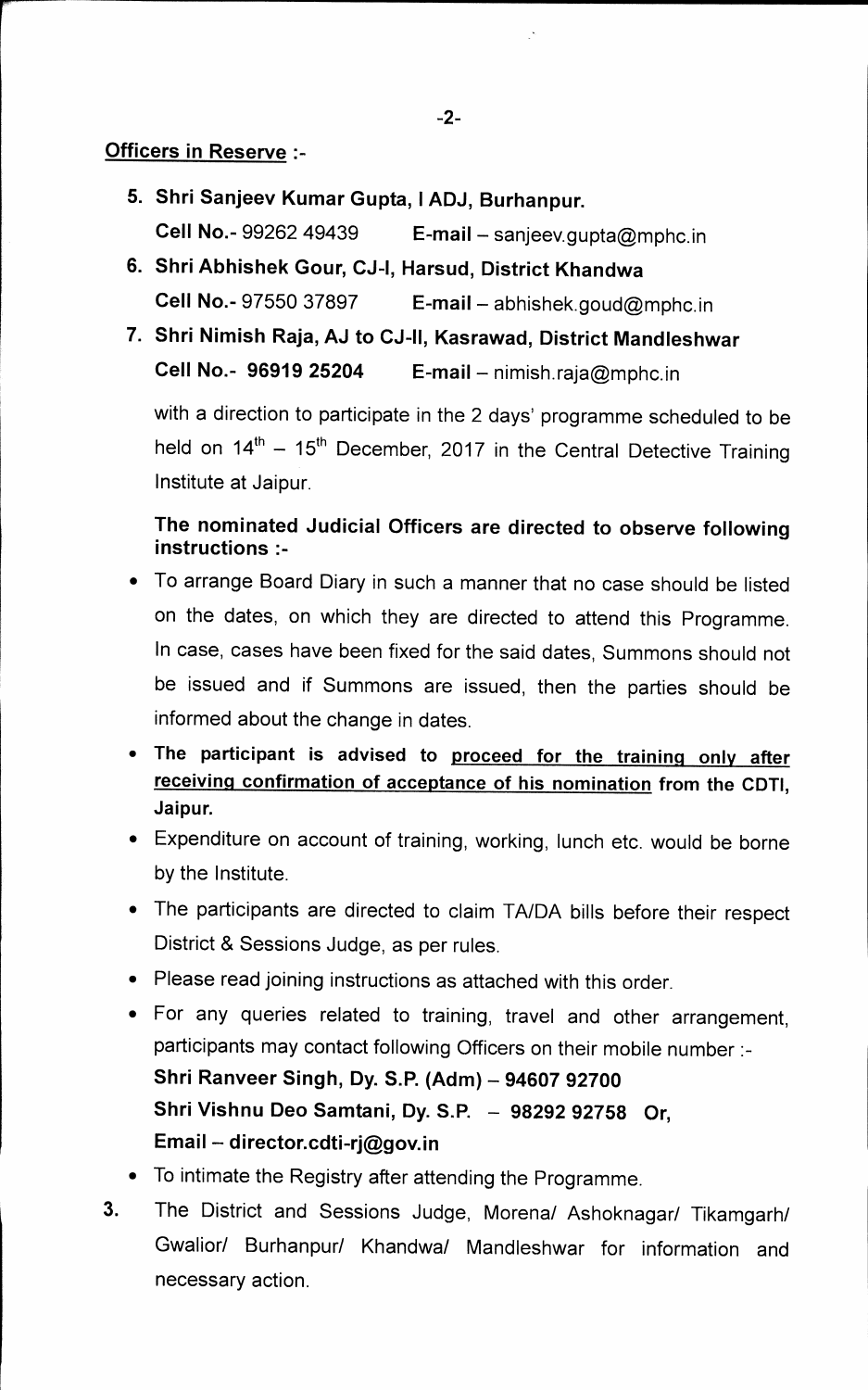- **4. The Director (Training), Bureau of Police Research and Development (BPR&D), Jaipur for information and necessary action in reference to his letter No.1431, dated 14.11.2017.**
- **5. The Member Secretary, M.P. State Legal Services Authority, Jabalpur for information.**
- **6. The Director In-charge, M.P. State Judicial Academy, Jabalpur, with a request to utilize the experience of the officer nominated for imparting training to other Judicial Officers during various Courses.**

 $27,10$ بلا)

**'(1VIOHD. FAHIM AN WAR) jEGISTRAR GENERAL**